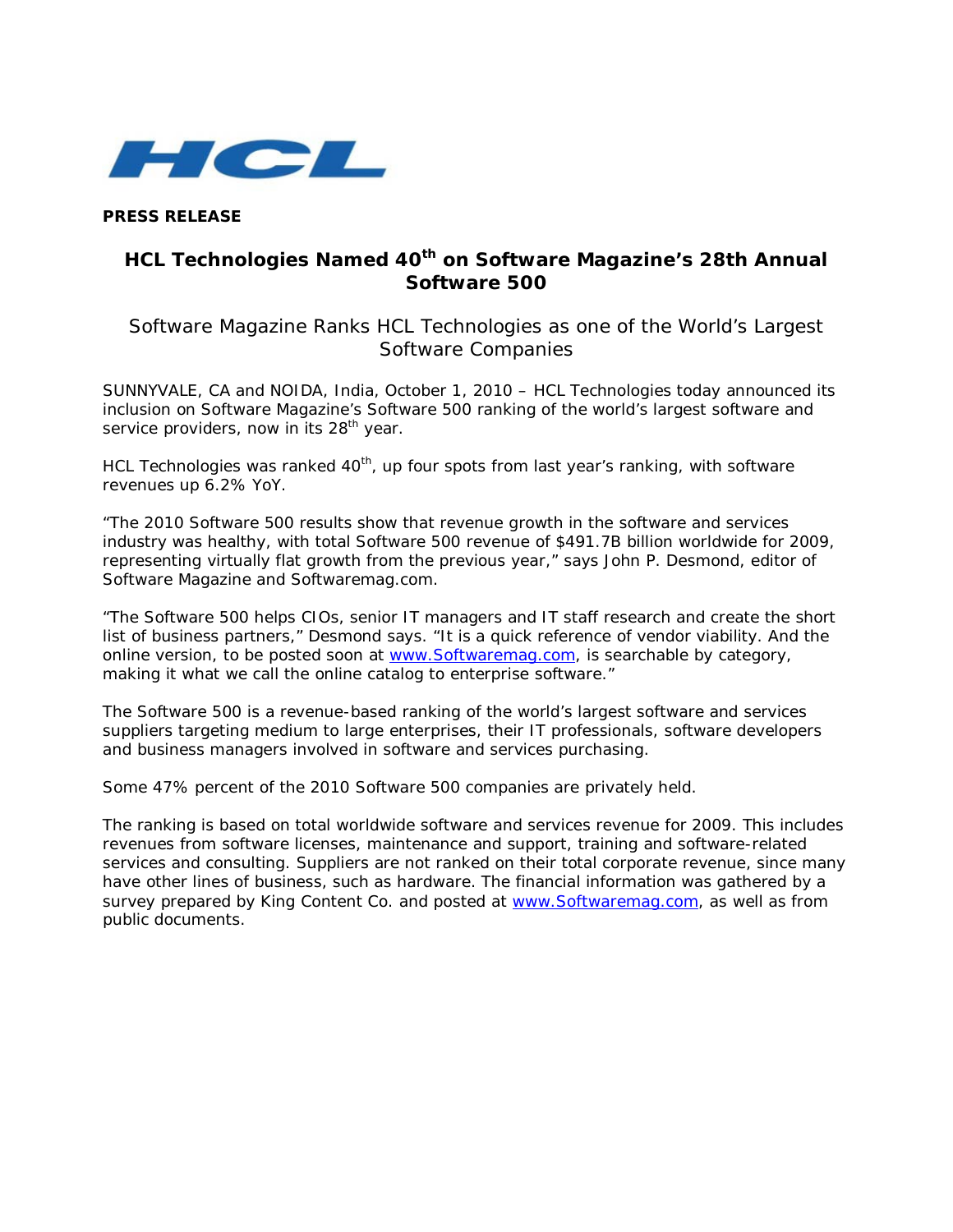## **About Digital Software Magazine, the Software Decision Journal, and Softwaremag.com**

Digital Software Magazine, the Software Decision Journal, has been a brand name in the high-tech industry for 30 years. Softwaremag.com, its Web counterpart, is the online catalog to enterprise software and the home of the Software 500 ranking of the world's largest software and services companies. Software Magazine and Softwaremag.com are owned and operated by King Content Co.

#### **About HCL Technologies**

HCL Technologies is a leading global IT services company, working with clients in the areas that impact and redefine the core of their businesses. Since its inception into the global landscape after its IPO in 1999, HCL focuses on 'transformational outsourcing', underlined by innovation and value creation, and offers integrated portfolio of services including software-led IT solutions, remote infrastructure management, engineering and R&D services and BPO. HCL leverages its extensive global offshore infrastructure and network of offices in 26 countries to provide holistic, multiservice delivery in key industry verticals including Financial Services, Manufacturing, Consumer Services, Public Services and Healthcare. HCL takes pride in its philosophy of 'Employee First' which empowers our 64,557 transformers to create a real value for the customers. HCL Technologies, along with its subsidiaries, had consolidated revenues of US\$ 2.7 billion (Rs. 12,565 crores), for the year ended as on 30th June 2010. For more information, please visit [www.hcltech.com](http://www.hcltech.com/)

### About HCL Enterprise

HCL is a \$5.3 billion leading global technology and IT enterprise comprising two companies listed in India - HCL Technologies and HCL Infosystems. Founded in 1976, HCL is one of India's original IT garage start-ups. A pioneer of modern computing, HCL is a global transformational enterprise today. Its range of offerings includes product engineering, custom & package applications, BPO, IT infrastructure services, IT hardware, systems integration, and distribution of information and communications technology (ICT) products across a wide range of focused industry verticals. The HCL team consists of over 71,000 professionals of diverse nationalities, who operate from 29 countries including over 500 points of presence in India. HCL has partnerships with several leading Global 1000 firms, including leading IT and Technology firms. For more information, please visit www.hcl.com

#### *Forward-looking Statements*

*Certain statements in this release are forward-looking statements, which involve a number of risks, uncertainties, assumptions and other factors that could cause actual results to differ materially from those in such forward-looking statements. All statements, other than statements of historical fact are statements that could be deemed forward looking statements, including but not limited to the statements containing the words 'planned', 'expects', 'believes', 'strategy', 'opportunity', 'anticipates', 'hopes' or other similar words. The risks and uncertainties relating to these statements include, but are not limited to, risks and uncertainties regarding impact of pending regulatory proceedings, fluctuations in earnings, our ability to manage growth, intense competition in IT services, Business Process Outsourcing and consulting services including those factors which may affect our cost advantage, wage increases in India, customer acceptances of our services, products and fee structures, our ability to attract and retain highly skilled professionals, our ability to integrate acquired assets in a cost effective and timely manner, time and cost overruns on fixed-price, fixed-time frame contracts, client concentration, restrictions on immigration, our ability to manage our international operations, reduced demand for technology in our key focus areas, disruptions in telecommunication networks, our ability to successfully complete and integrate potential acquisitions, the success of our brand development efforts, liability for damages on our service contracts, the success of the companies / entities in which*  we have made strategic investments, withdrawal of governmental fiscal incentives, political instability, legal *restrictions on raising capital or acquiring companies outside India, and unauthorized use of our intellectual property, other risks, uncertainties and general economic conditions affecting our industry. There can be no assurance that the forward looking statements made herein will prove to be accurate, and issuance of such forward looking statements should not be regarded as a representation by the Company, or any other person, that the objective and plans of the Company will be achieved. All forward looking statements made herein are based on information presently available to the management of the Company and the Company does not undertake to update any forward-looking statement that may be made from time to time by or on behalf of the Company.*

# For more information, contact:

Kirsten Paragona Director of External Communication for HCL Technologies [kparagona@hcl.com](mailto:kparagona@hcl.com) (857) 350-5393

Danielle Millerick BluePoint Venture Marketing for HCL Technologies [Danielle@bluepointmktg.com](mailto:Danielle@bluepointmktg.com) (781) 861-7800